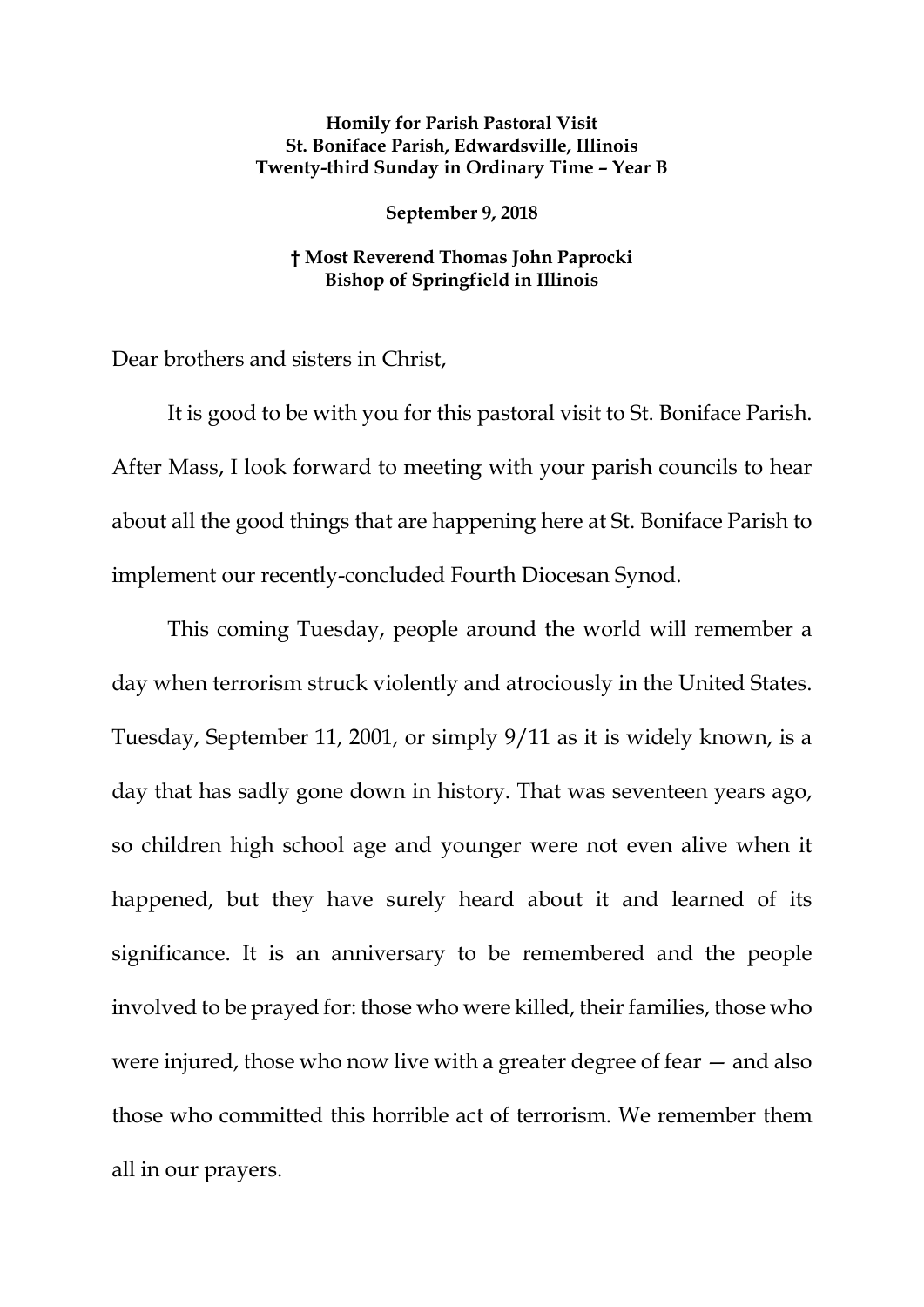Much of the news that we hear about in the world and, frankly, even in the Church these days, is frightening. In the face of these fears, we hear the words of the prophet Isaiah: "Thus says the LORD: Say to those whose hearts are frightened: Be strong, fear not! Here is your God, He comes with vindication; with divine recompense, He comes to save you" (Isaiah 35:4).

This message  $-$  not to be afraid  $-$  is a recurring theme in the Scriptures. When an angel appeared to Zechariah while he was performing his priestly service of burning incense in the sanctuary of the Lord, "Zechariah was troubled by what he saw, and fear came upon him. But the angel said to him, 'Do not be afraid, Zechariah, because your prayer has been heard. Your wife Elizabeth will bear you a son, and you shall name him John, and you will have joy and gladness'" (Luke 1:12-14).

When the angel Gabriel announced to Mary that she was to conceive a child through the power of the Holy Spirit, "she was greatly troubled at what was said and pondered what sort of greeting this might be. Then the angel said to her, 'Do not be afraid, Mary, for you have found favor with God. Behold, you will conceive in your womb and bear a son, and you shall name him Jesus. He will be great and will be called Son of the Most High" (Luke 1:30-32).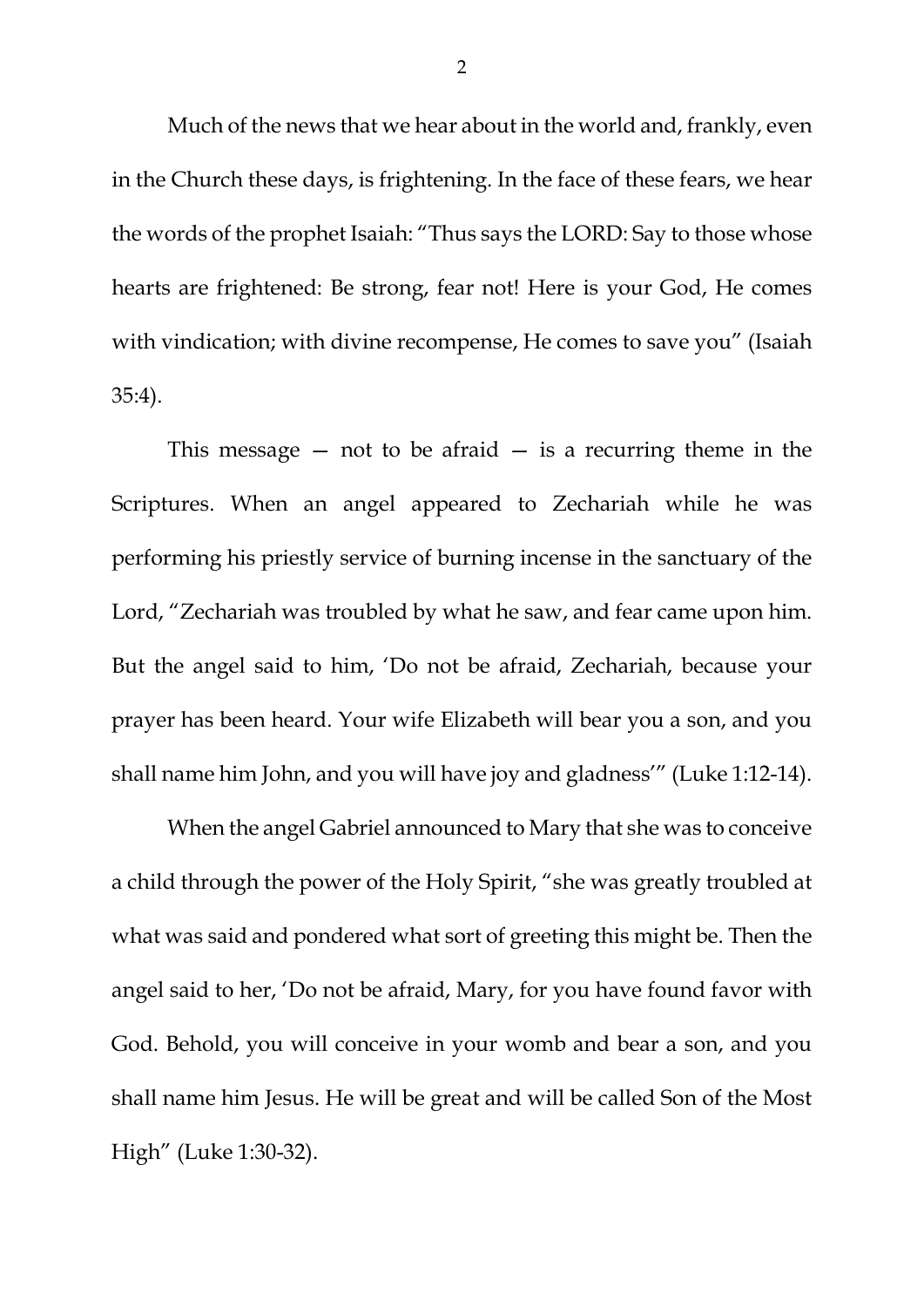When Joseph learned that his wife Mary had become pregnant before they lived together, an "angel of the Lord appeared to him in a dream and said, 'Joseph, son of David, do not be afraid to take Mary your wife into your home. For it is through the Holy Spirit that this child has been conceived in her. She will bear a son and you are to name him Jesus, because he will save his people from their sins'" (Matthew 1:20-21).

When Jesus was born in the manger in Bethlehem, "there were shepherds in that region living in the fields and keeping the night watch over their flock. The angel of the Lord appeared to them and the glory of the Lord shone around them, and they were struck with great fear. The angel said to them, 'Do not be afraid; for behold, I proclaim to you good news of great joy that will be for all the people. For today in the city of David a savior has been born for you who is Messiah and Lord'" (Luke 2:8-11).

The Gospel of Saint Matthew tells us about two disciples who were walking to the tomb on the morning of the third day after Our Lord's crucifixion when, all of a sudden, in what must have seemed like an explosion, there was a "great earthquake." The angel of the Lord tells the two disciples, "Do not be afraid!", and sends them forth to spread the Good News that Jesus was raised from the dead.

3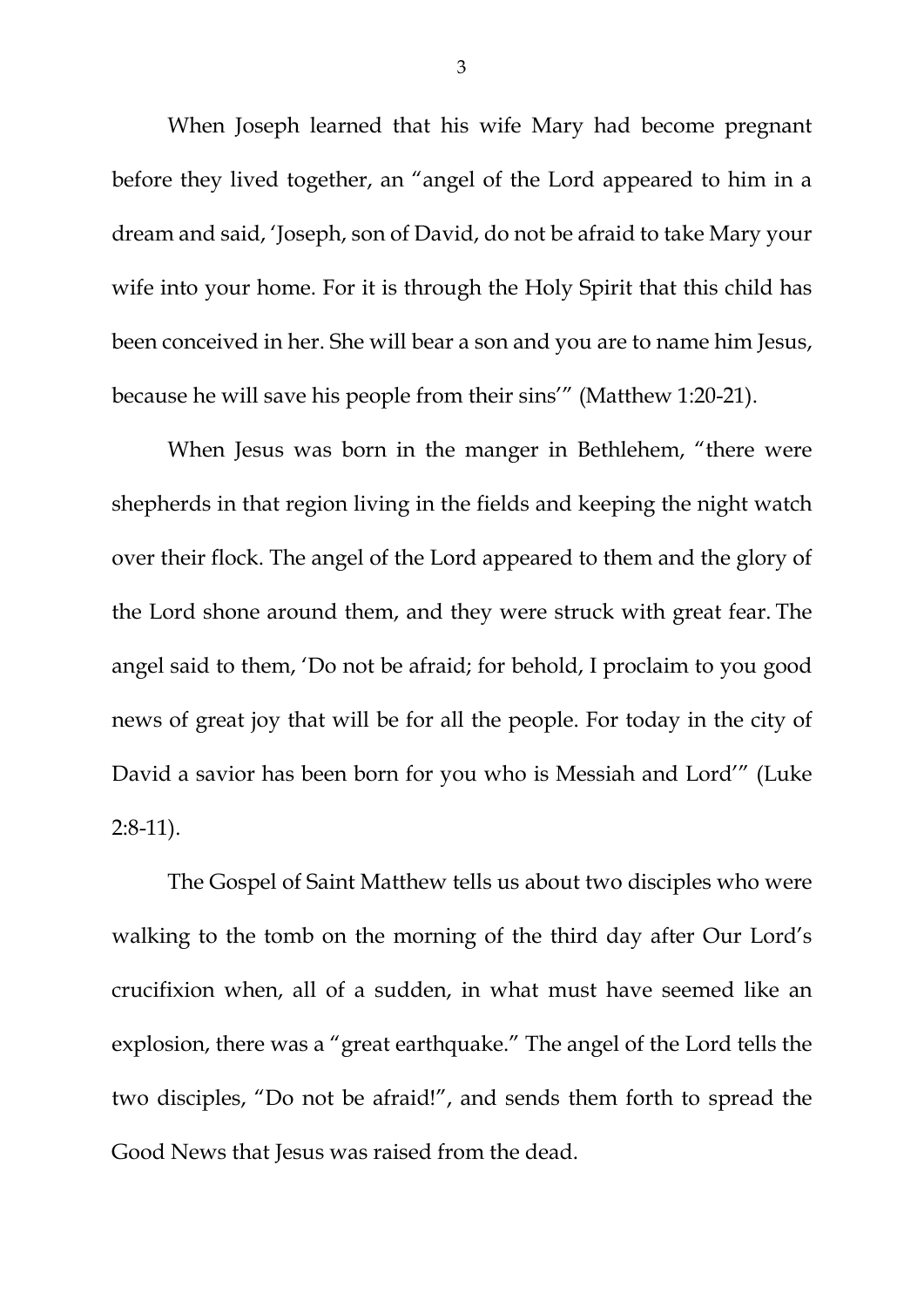Along the road they encounter the Risen Christ who says to them, "Do not be afraid" (Matthew 28:1-10).

In the Acts of the Apostles, we see a great transformation take place in Saint Peter in just a few days. On Holy Thursday, after Jesus was arrested, Peter was so afraid that he denied the Lord three times. After Our Lord's resurrection, confronted by the leaders, elders, and scribes, Peter does not hesitate to proclaim that Jesus Christ the Nazorean has been "raised from the dead" and, moreover, that there "is no salvation through anyone else, nor is there any other name under heaven given to the human race by which we are to be saved" (Acts 4:1-12). Filled with the Holy Spirit, Peter is no longer paralyzed by fear.

Fast-forward to October 22, 1978 and during the inaugural homily of his pontificate, Saint John Paul II proclaimed to the millions watching his words, "brothers and sisters, do not be afraid to welcome Christ and accept his power. Do not be afraid. Open wide the doors for Christ."

My dear brothers and sisters in Christ, I urge you to keep these four powerful words of the Risen Christ in mind as we look to the future the future of our lives, the future of the Church, and the future of the world: "Be not afraid."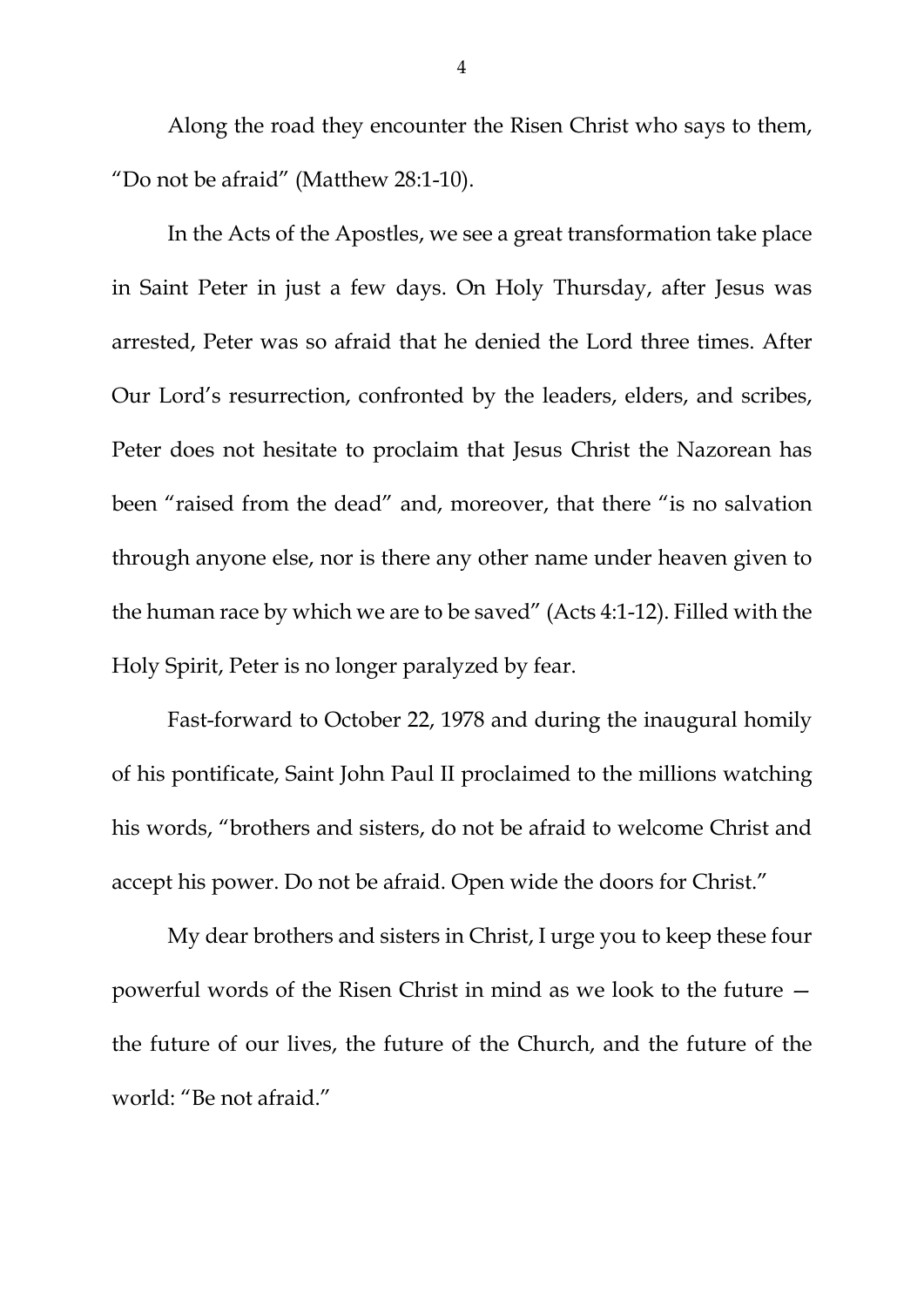Earlier this summer I finished writing my third pastoral letter, *Ars vivendi et moriendi in Dei gratia*, Latin for, "The Art of Living and Dying in God's Grace." Copies were mailed recently to all subscribers of *Catholic Times* and the full text is posted on our diocesan website. In this letter, I share some personal reflections in part one on the questions posed in the preparatory phase of the Fourth Diocesan Synod that we conducted last year. In part two, I provide a summary of the Fourth Diocesan Synod and some pastoral commentary on the twelve declarations that were adopted. In part three, I offer some theological reflections on the art of living and dying in God's grace.

I see my newest pastoral letter as the third work in a trilogy of pastoral letters, with each pastoral letter building on the preceding one. In my previous pastoral letter, called, *Ars crescendi in Dei Gratia*, Latin for, "The Art of Growing in God's Grace," I wrote, "The art of growing in God's grace is the key to growth in the Church. Building a culture of growth in the Church starts with inviting people to experience the love of Jesus Christ." I also proposed some constructive steps to build a culture of growth in the Church. These steps for growth were designed to build on the foundation that I laid in my first pastoral letter, *Ars celebrandi et*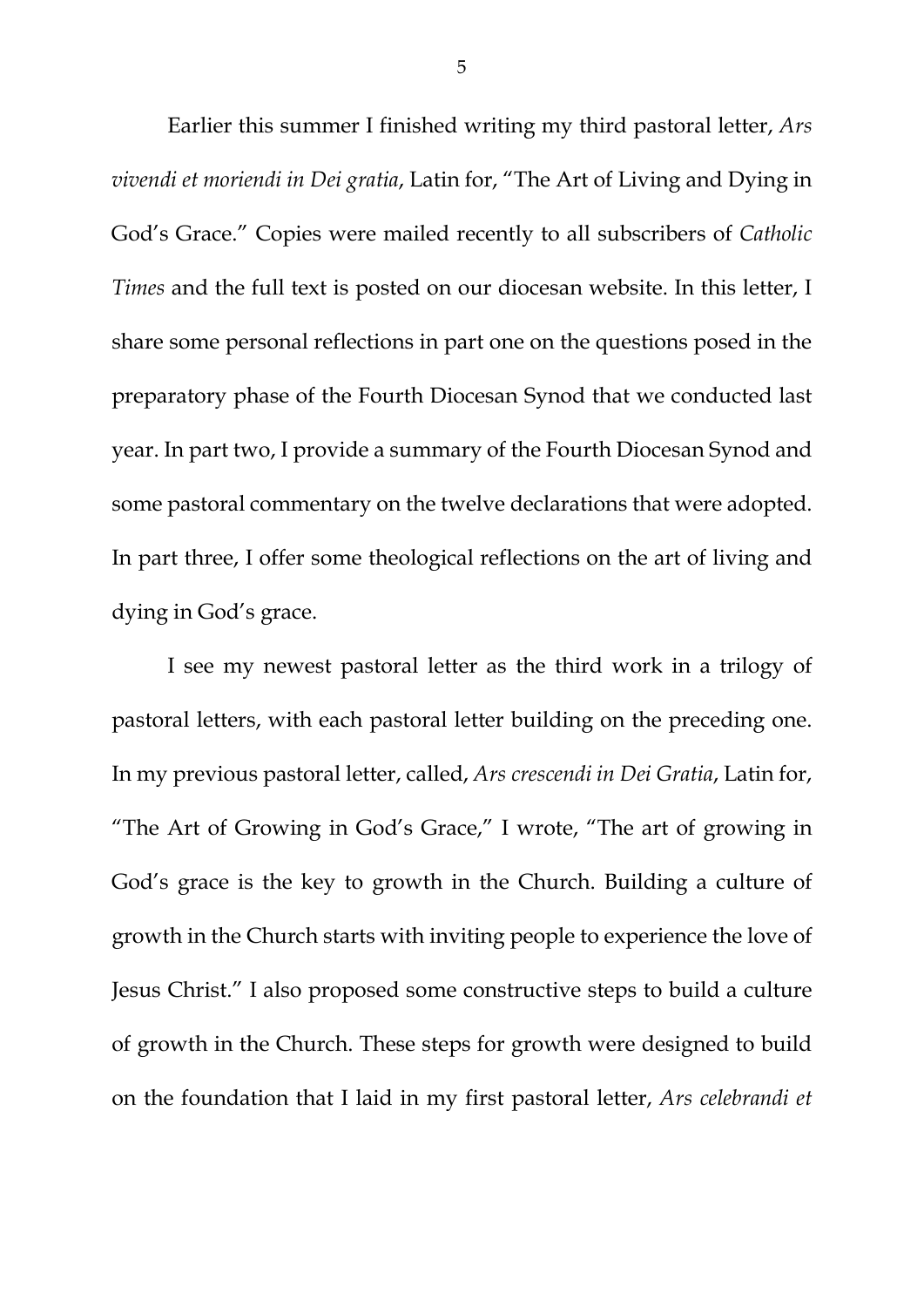*adorandi*, "The Art of Celebrating the Liturgy Properly and Adoring the Lord in the Eucharist Devoutly."

This progression of themes is in keeping with the maxim that addresses the centrality of worship in the life, identity and mission of the Catholic Church: how we worship reflects what we believe and determines how we will live.

In my most recent pastoral letter, I said that the "art of living and dying in God's grace is the key to everlasting happiness in eternal life. The Christian faithful die to sin through the saving waters of baptism. By dying to their selfish desires through acts of mortification and selfsacrifice, the Christian faithful grow in love of God and neighbor. The whole Christian life aims at reaching this goal of everlasting happiness in eternal life by turning from sin and growing in virtue through God's grace.

<span id="page-5-0"></span>As an expression of how to reach this goal of everlasting happiness, we adopted a new mission statement at our Fourth Diocesan Synod for all of us as members of this Diocese. It says, "The mission of the Roman Catholic Diocese of Springfield in Illinois is to build a fervent community of intentional and dedicated missionary disciples of the Risen Lord and steadfast stewards of God's creation who seek to become saints.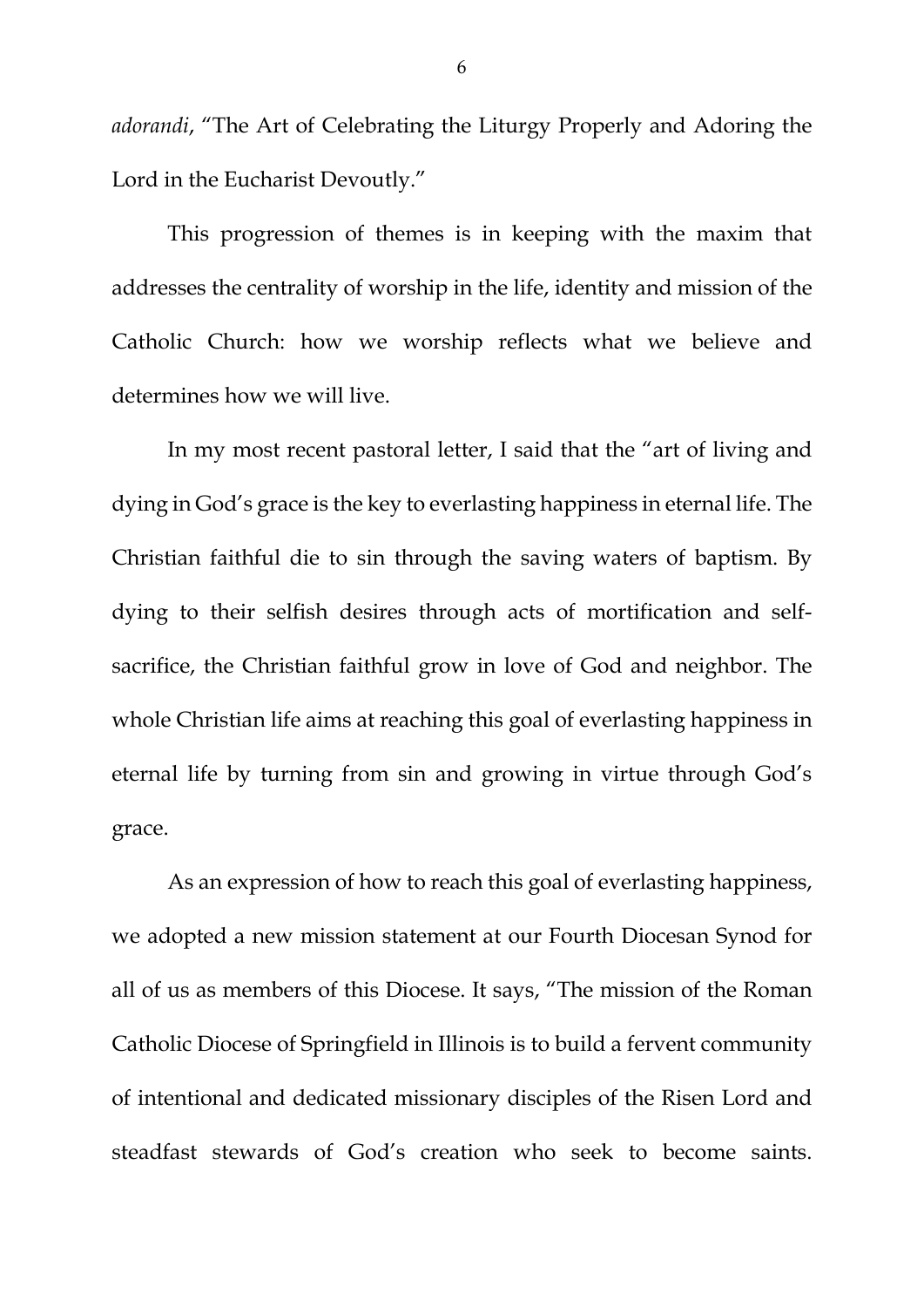Accordingly, the community of Catholic faithful in this diocese is committed to the discipleship and stewardship way of life as commanded by Christ Our Savior and as revealed by Sacred Scripture and Tradition."

To further this mission, the Diocese of Springfield in Illinois is committed to implementing the Four Pillars of Discipleship and Stewardship, namely, hospitality, prayer, formation and service. In other words, we will invite people proactively to join us in prayer, especially Sunday Mass; we will provide well-prepared celebrations of the sacraments and other occasions for prayer as signs of hope and paths of grace to heaven; we will study the Bible and learn more about Jesus and our Catholic faith; and we will serve each other, especially those in need, by practicing charity and justice.

Through prayer, discernment, and consultation with others, it has become evident that the Lord is inviting us to embrace more fully our call to discipleship out of which necessarily follows a life of stewardship.[1](#page-5-0)

I concluded my third pastoral letter by telling a personal anecdote, which I would like to share with you now to close this homily.

Once when I was catching a flight to concelebrate an out-of-town wedding for a friend of mine, I had gift-wrapped a figurine of the Blessed Mother as a wedding present for the newlyweds and put the gift in my